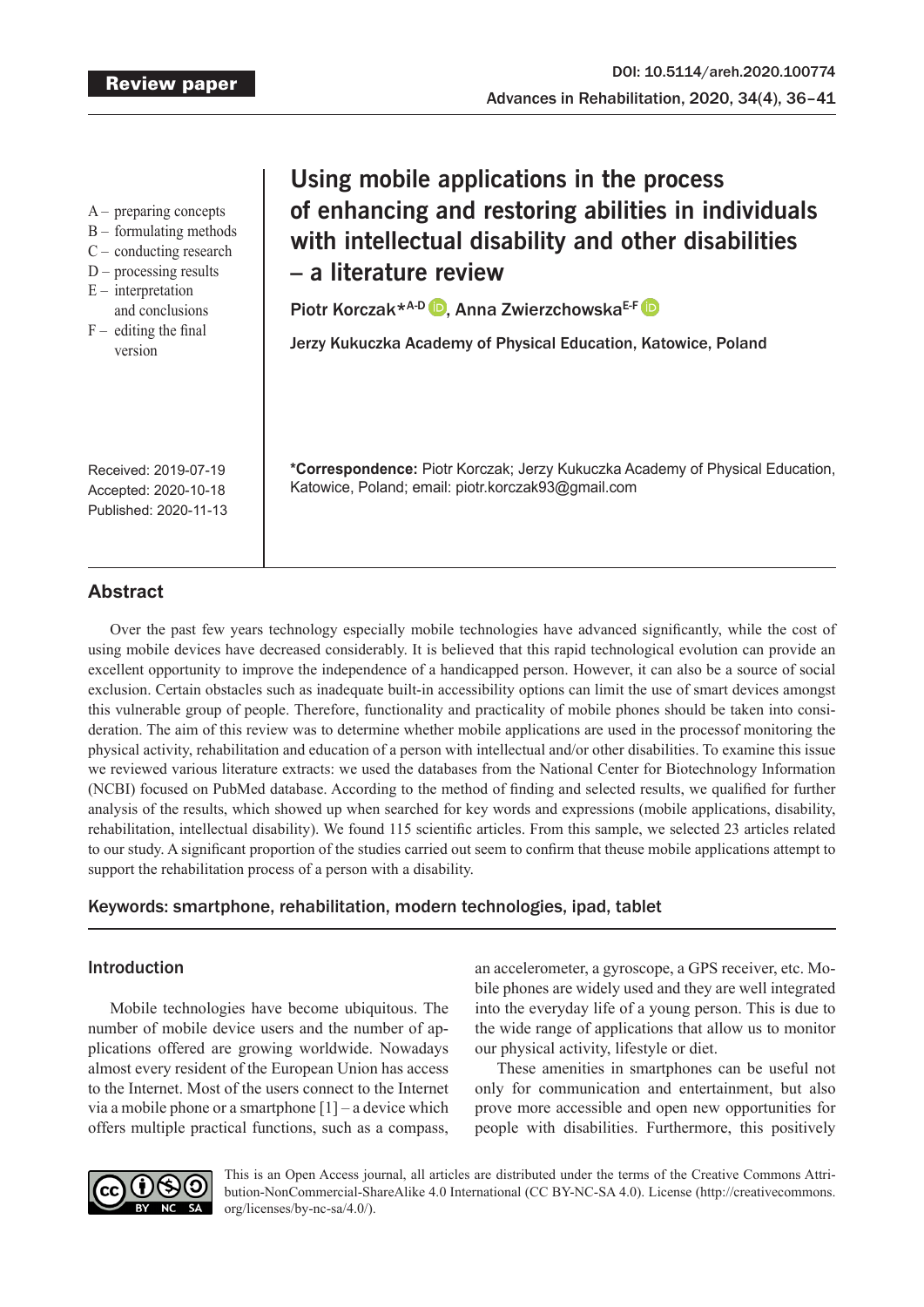influences the process of adaptation of disabled individuals into the society

Areview of literature, based on this topic, has shown an increase of interest in the use of mobile phones by adults with intellectual disabilities [2]. Studies evaluating the use of mobile devices, such as the iPad, have found that people with intellectual and developmental disabilities use them, too [3–5].

It has been concluded that mobile devices are useful in monitoring health, physical activity, and therapy. There are considerable advantages of monitoring health through mobile devices: evaluating symptoms in real time, personalized feedback, opportunities for support, constant supervision of treatment, mobility and flexibility of use, and the potential for improved treatment [5]. It has been found that hand held electronic devices show potential in practical teaching of students with disabilities and enhancing their independence by allowing them to freely communicate via social media and accessing public places by showing them alternative routes that are suitable for their disability [4].

The aim of this literature review was to determine whether mobile applications can be used in the process of monitoring, rehabilitation and education of people with intellectual disabilities and with other disabilities.

We have assumed that the widespread mobile technology development impacts significantly the use of mobile applications in monitoring, rehabilitation and education of a person with a disability.

## Material and methods

According to the assumptions, we searched the PubMed database: US National Library of Medicine – National Institutes of Health. We used methods of data mining. The obtained results were searched through the useof key words and expressions: "mobile applications", "disability", "rehabilitation", "intellectual disability". The publications date back 10 years.

## **Results**

From 115 results obtained from the Pub Med platform, we chose 23 articles linked to the study topic. We classified and categorized the studies into tables, taking into consideration the control group, Table 1 and Table 2. Our analysis of the PubMed literature showed an increase of studies published on mobile applications

**Tab. 1.** Using mobile applications to work with people with disabilities – PubMed platform publications 2010–2020

| Author                  | Paper description                                                                                          | Study population*                                                                   | Method*    |
|-------------------------|------------------------------------------------------------------------------------------------------------|-------------------------------------------------------------------------------------|------------|
| Kagohara 2013           | Supporting the teaching process of people with<br>disabilities using iPods and iPads                       | Persons with developmental disabilities<br>$(n = 47)$                               | LR         |
| Rand et al.<br>2015     | Rehabilitation with the use of tablets, for patients<br>with self-training impaired dexterity post stroke. | Patients after stroke ( $n = 40$ )                                                  | <b>ICS</b> |
| Halim Z et al.<br>2015  | Mobile application for hand gesture recognition<br>system for patients with hearing impairment             | Patients with hearing impairment<br>$(n = 10)$                                      | E          |
| Gower et al.<br>2015    | Creating new opportunities for people with<br>disabilities                                                 | Persons with disabilities                                                           | <b>ICS</b> |
| Gray et al.<br>2016     | Advances in e-health for people with complex<br>care needs.                                                |                                                                                     | E          |
| Rinne et al.<br>2016    | Low cost technology access, mobile games for<br>self-rehabilitation of arm disability post stroke          | Patients after stroke ( $n = 345$ )                                                 | E          |
| Ozinga et al.<br>2017   | Determining postural stability in patients with<br>Parkinson's disease                                     | Patients with Parkinson's disease                                                   | E          |
| Coutinho et al.<br>2017 | Efficiency of iPad applications for visual and<br>motor skills for children with special needs             | Children with special educational needs<br>aged 4–10 months to 7 years ( $n = 20$ ) | $\Omega$   |
| Nüssli et al.<br>2020   | Using mobile applications to motivate children<br>in therapy                                               | Children with disabilities                                                          | Е          |
| Neugebauer<br>2020      | Navigation aid for blind persons by mobile<br>application                                                  | Blind people $(n = 7)$                                                              | E          |

\*Experiment – (E), Literature review – (LR), Individual case study – (ICS), Observation – (O), Special educational needs – (SPE), Intellectual disability  $- (NI)$ .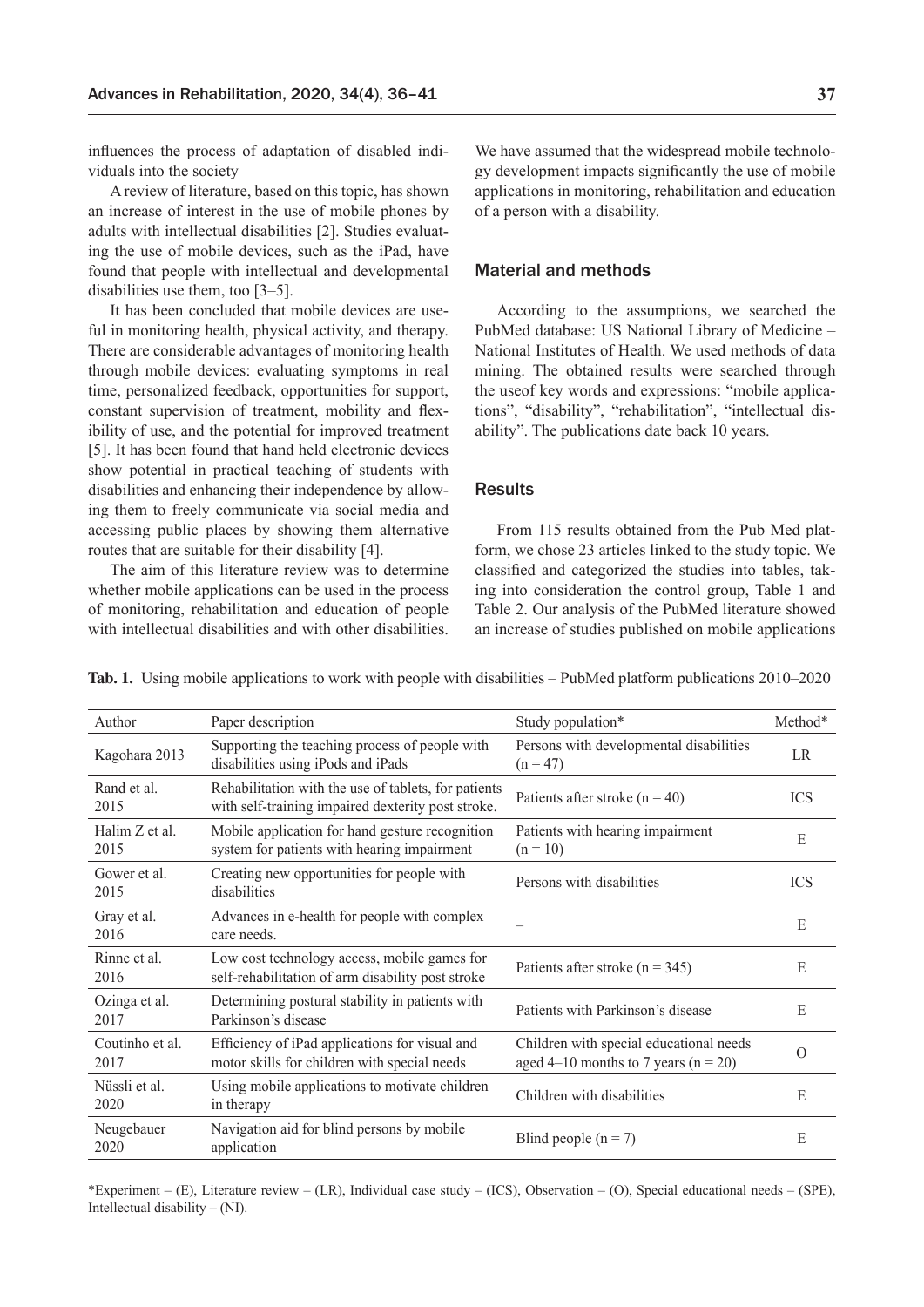| Author                  | Paper description                                                                                                      | Study population*                                      | Method* |
|-------------------------|------------------------------------------------------------------------------------------------------------------------|--------------------------------------------------------|---------|
| Harrison et al.<br>2011 | Presentation of a review of the field of mobile mental health                                                          | Persons with intellectual<br>disabilities              | LR      |
| Pérez-Cruzado<br>2013   | Increasing physical activity levels with a mobile application                                                          | Persons with intellectual<br>disabilities $(n = 40)$   | E       |
| Donker et al.<br>2013   | Systematic review of scientific evidence for efficiency of mental<br>health applications for mobile devices            | Persons with intellectual<br>disabilities              | LR      |
| Szabo et al.<br>2014    | Using mobile technology by individuals with aphasia: native<br>iPad features and everyday applications                 | Persons with aphasia                                   | LR      |
| Ptomey et al.<br>2015   | Using technologies for a weight loss program for adolescents<br>with disabilities.                                     | Persons with intellectual<br>disabilities              | E       |
| Bathgate et al.<br>2017 | Assessing diet with mobile application                                                                                 | Patients with Down Syndrome<br>$(n = 244)$             | E       |
| Price<br>2017           | Facilitating public transport for people with intellectual<br>disabilities with the use of a mobile application        | Persons with intellectual<br>disabilities              | E       |
| Fage<br>2018            | Tablet applications supporting inclusion of children with autism<br>spectrum disorder                                  | Children with autism spectrum<br>disorder ( $n = 50$ ) | E       |
| Jones<br>2018           | Mobile Healthcare and People with Disabilities                                                                         | Persons with disabilities                              | LR      |
| Rogerson<br>2019        | Using a tablet mobile application to support therapy for children<br>with autism                                       | Parents of children with autims<br>$(n = 17)$          | E       |
| Laubscher<br>2019       | The impact of the application on communication while playing<br>in children with autism spectrum disorders             | Children with a spectrum<br>of autism                  | E       |
| Deng<br>2020            | Needs and obstacles in the use of assistive mobile applications<br>among people with autism                            | Patients with a spectrum<br>of autism                  | E       |
| Zhang<br>2020           | A mobile app implementing the international classification of<br>functioning, disability and health rehabilitation set | Persons with disabilities                              | E       |

**Tab. 2.** Using mobile applications for work with people with intellectual disabilities – PubMed platform publication 2010–2020

\*Experiment – (E), Literature review – (LR), Individual case study – (ICS), Observation – (O), Special educational needs – (SPE), Intellectual disability – (NI).

in the context of intellectual disability. Almost all research teams presented positive effects of using modern technologies related to mobile applications in the rehabilitation of people with disabilities. In their studies, authors focused on the implications of creating new tools that support rehabilitation, programs of physical rehabilitation, activities and games dedicated to children and adolescents. Their aim was to enhance ability and compensate for deficits. All studies, we analyzed, concluded that mobile applications had a positive effect in therapy.

# **Discussion**

Our results showed that mobile applications and their use in medical sciences have only recently started to become an area of interest to researchers. Numerous

studies on this topic have been published after 2015, while before that year very few studies have been presented on PubMed. This trend can be confirmed by the results I have obtained. We found that most of the papers published on PubMed have been issued within the last four years. The reason seems to be the dynamic development of mobile applications on smart devices. This has been verified by several studies which focus has been on the evolution of mobile applications and increase of their popularity[6–8].

Statistics on PubMed reveal the particular interest of researchers in the usefulness of mobile applications. However, our study has not confirmed any significant interest of researchers in the use of mobile applications during the rehabilitation and revalidation of people with disabilities. Studies on mobile application usually focused on the importance of adapting mobile applications to the abilities of people with disabilities [9–13].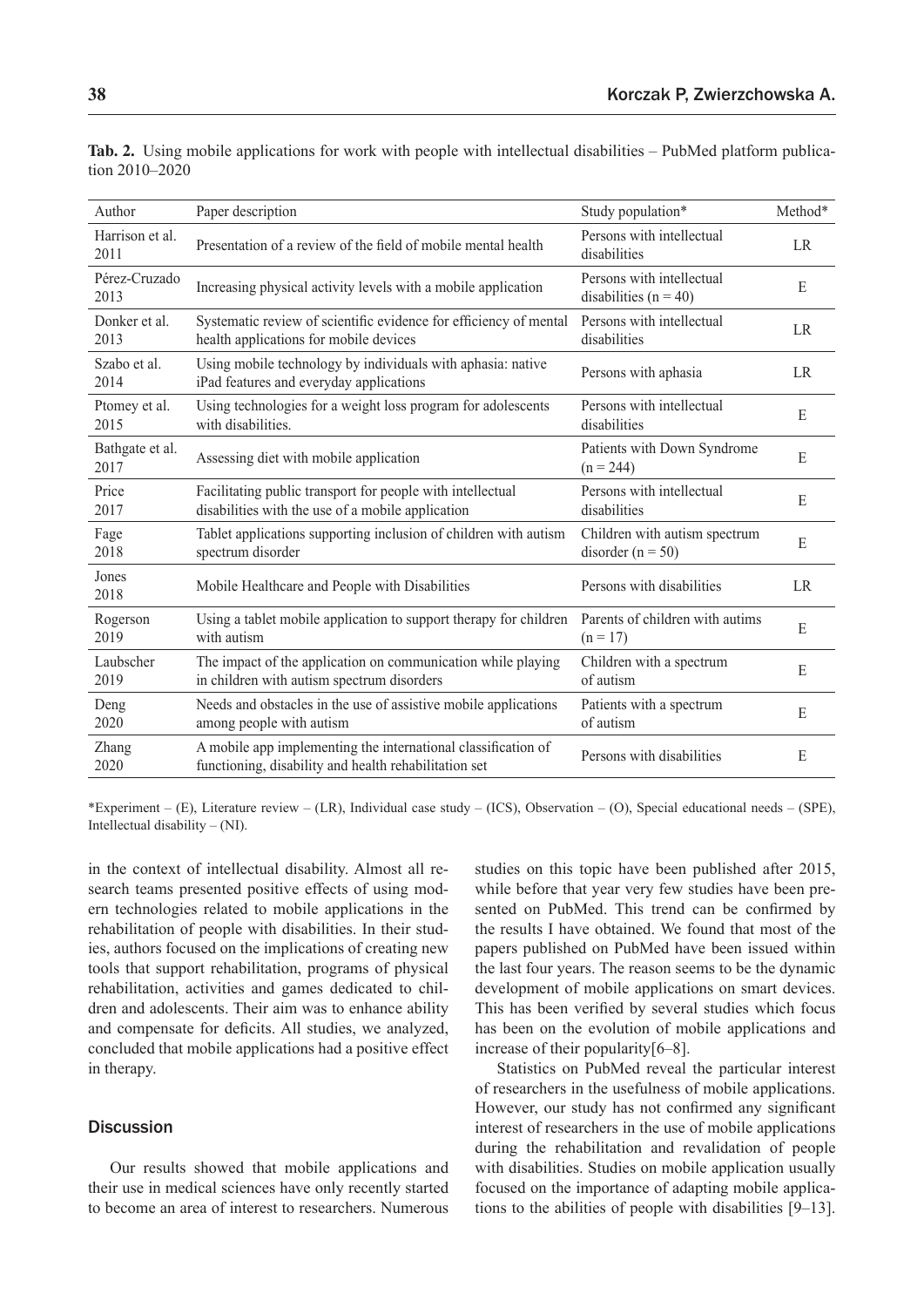Their authors concluded that it is enough to adequately modify programs or systems,so that it allows a person with disabilities to use it with considerable ease [14].

Studies show that adolescents with disabilities have complex needs in regard to life style and controlling body mass. Mobile applications have a potential to increase the levels of physical activity in adolescents with disabilities in relation to their healthy peers and ensure appropriate support regarding healthy lifestyles [15]. Additionally, applications such as Google Maps can be an effective tool for supporting a person with an intellectual and developmental disability. These applicationsplay a vital role in decreasing the dependence of a person with disabilities from their parents or other caretakers by facilitating them with easier modes of transportation, or producinglarge print maps and therefore making expensive GPS devices less necessary  $[16]$ .

Studies have also shown that using mobile technologies may be one of the ways through which people with disabilities may understand their disability better [17]. Mobile applications help people with intellectual disabilities organize their physical activity during the day more effectively, in comparison to subjects who have not experienced multimedia intervention [18,19]. Studies proved that children with autism spectrum disorder have improved their socio-adaptive behavior. Also, their social interactions with parents or peers within the school environment have increased in relation to the use of mobile applications on their tablets, involving rehabilitation, support and cognitive applications [20–23]. The number of various mobile applications and activities aimed at cognitive training or supportfor numerous types of disabilities have been growing in digital application stores, such as Apple Store or Google Play Store [24]. Previous studies suggest that interventions in the field of psychological health delivered through mobile applications may be efficient in treating numerous psychological disorders, such as depression, stress and anxiety [25].

Our research has found yet another important aspect related to mobile applications. This is the use of inexpensive tools such as games and various applications which can be used inthe motor rehabilitation of people with disabilities [26]. Authors of experiments related to this matter, have not only proved the importance of use of games and applications, but also observed a significant and positive effect. Moreover, doctors and physiotherapists have recently started noticing and appreciating the value of mobile applications in the process of monitoring rehabilitation processes. Some authors proved this thesis [27–32]. Patient's rehabilitation can be controlled remotely with mobile applications; while monitoring diet or health from home significantly lowers the costs

of the process [33]. Therefore, mobile applications and their development may result in improved quality of rehabilitation in people with disabilities.

## **Conclusions**

Our study leads to the following conclusions:

- 1. A significant proportion of the discussed studies on using mobile applications whilst working with people with disabilities, attempt to support their rehabilitation processes through these mobile applications.
- 2. The interest in using mobile applications to work with people with intellectual disabilities has significantly increased from 2015 in comparison to earlier years.

#### **Funding**

This research received no external funding.

## **Conflicts of interest**

The authors declare no conflict of interest.

#### References

- 1. https://ec.europa.eu/eurostat/documents/2995521/ 7771139/9-20122016-BP-EN.pdf/f023d81a-dce2- 4959-93e3-8cc7082b6edd?fbclid=IwAR0vzt8d7rp8Lj5rOSuNhMaQAJ679B9RV-U1glGctx3L1cMUs5w7YA0kIVk
- 2. Tanis ES, Palmer S, Wehmeyer M, Davies DK, Stock SE, Lobb K, et al. Self-report computer-based survey of technology use by people with intellectual and developmental disabilities. Intellect Dev Disabil. 2012; 50(1): 53-68.
- 3. Stephenson J, Limbrick L. A Review of the Use of Touch-Screen Mobile Devices by People with Developmental Disabilities. J Autism Dev Disord. 2015; 45(12): 3777-91.
- 4. Kagohara DM, Meer L, Ramdoss S, O'Reilly MF, Lancioni GE, Davis TN, et al. Using iPods and iPads in teaching programs for individuals with developmental disabilities: a systematic review.Res Dev Disabil. 2013; 34(1):147-56.
- 5. Ptomey LT, Sullivan DK, Lee J, Goetz JR, Gibson C, Donnelly JE. The use of technology for delivering a weight loss program for adolescents with intellectual and developmental disabilities. J Acad Nutr Diet. 2015; 115(1): 112-8.
- 6. Abbott C, Brown D, Evett L, Standen P. Emerging issues and current trends in assistive technology use 2007–2010: practising, assisting and enabling learning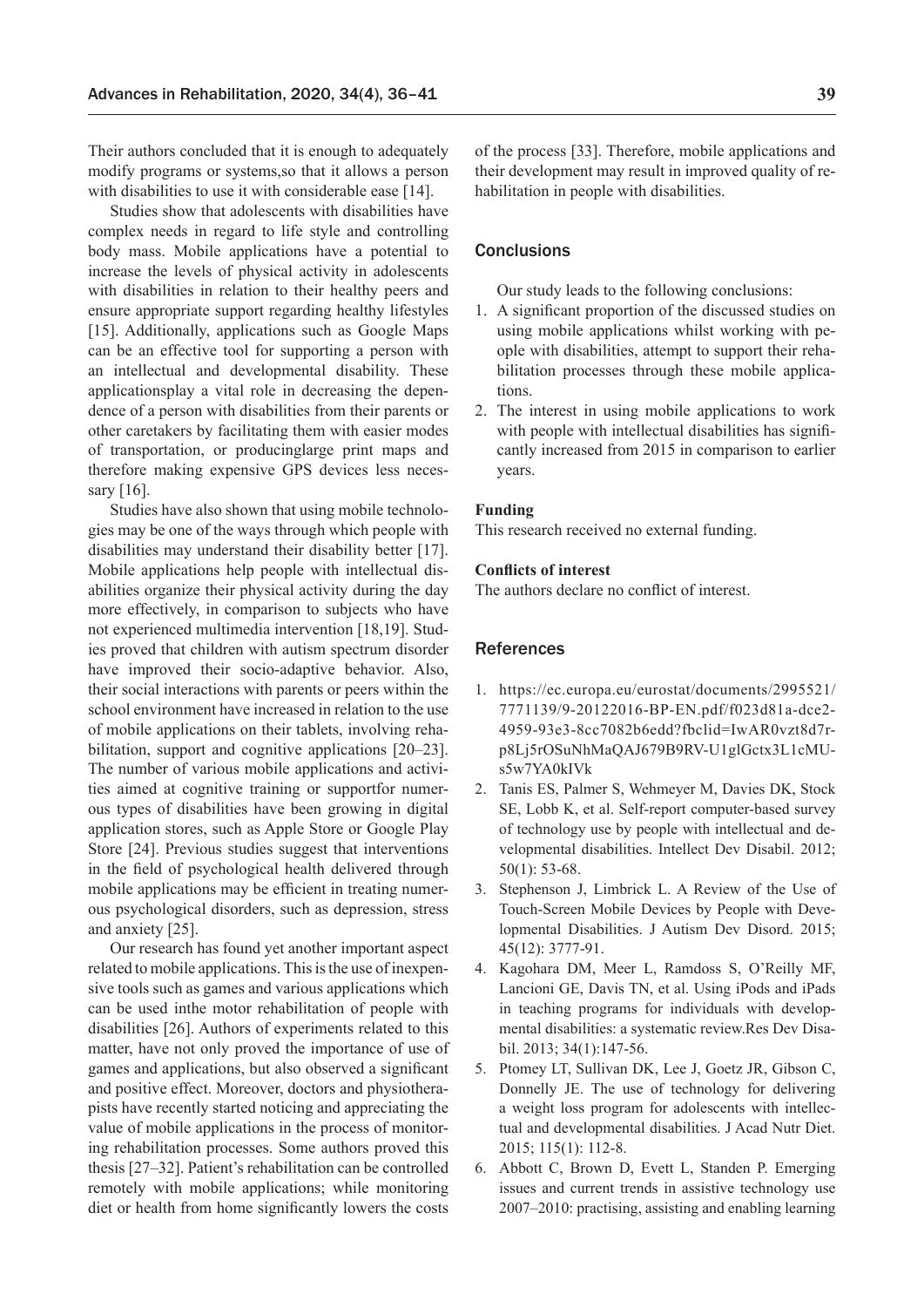for all. Disabil Rehabil Assist Technol. 2014; 9(6): 453-62.

- 7. Gray CS, Mercer S, Palen T, McKinstry B, Hendry A. eHealth Advances in Support of People with Complex Care Needs: Case Examples from Canada, Scotland and the US. Healthc Q. 2016; 19(2): 29-37.
- 8. Rand D, Zeilig G, Kizony R. Rehab-let: touchscreen tablet for self-training impaired dexterity post stroke: study protocol for a pilot randomized controlled trial. Trials. 2015; 16: 277.
- 9. Gower V, Salatino C, Pigini L, Caracciolo A. Are mainstream mobile technologies bringing about new opportunities for people with disabilities. Stud Health Technol Inform. 2015; 217: 119-26.
- 10. Halim Z, Abbas. A Kinect-Based Sign Language Hand Gesture Recognition System for Hearing- and Speech-Impaired: A Pilot Study of Pakistani Sign Language. Assist Technol. 2015; 27(1): 34-43.
- 11. Smyth P, McDowell C, Leslie JC, Leader G, Donnelly M, Simpson E, et al. Managing Weight: What Do People with an Intellectual Disability Want from Mobile Technology. Stud Health Technol Inform. 2017; 242: 273-8.
- 12. Jones M, Morris J, Deruyter F. Mobile Healthcare and People with Disabilities: Current State and Future Needs. Int J Environ Res Public Health. 2018; 15(3): 515. doi: 10.3390/ijerph15030515. PMID: 29538292; PMCID: PMC5877060.
- 13. Olsen SH, Saperstein SL, Gold RS. Content and Feature Preferences for a Physical Activity App for Adults With Physical Disabilities: Focus Group Study. JMIR Mhealth Uhealth. 2019; 7(10): e15019. doi: 10.2196/15019. PMID: 31605518; PMCID: PMC6913716.
- 14. Neugebauer A, Rifai K, Getzlaff M, Wahl S. Navigation aid for blind persons by visual-to-auditory sensory substitution: A pilot study. PLoS One. 2020 Aug 20; 15(8): e0237344. doi: 10.1371/journal.pone.0237344. PMID: 32818953; PMCID: PMC7446825.
- 15. McPherson AC, Oake M, Stinson J. "Don't sweat it buddy, it's OK": an exploration of the needs of adolescents with disabilities when designing a mobile application for weight management and health lifestyles. Disabil Rehabil. 2019; 28:1-9.
- 16. Price R, Marsh AJ, Fisher MH. Teaching Young Adults with Intellectual and Developmental Disabilities Community-Based Navigation Skills to Take Public Transportation. Behav Anal Pract. 2017; 11(1): 46-50.
- 17. Kowalski, Morgan, Taylor. Stigma of mental and physical illness and the use of mobile technology. J Soc Psychol. 2017; 157(5): 602-10.
- 18. Pérez-Cruzado D, Cuesta-Vargas AI. Improving Adherence Physical Activity with a Smartphone Appli-

cation Based on Adults with Intellectual Disabilities (APPCOID). BMC Public Health. 2013; 13: 1173.

- 19. Pérez-Cruzado D, Cuesta-Vargas AI. Smartphone reminder for physical activity in people with intellectual disabilities. Int J Technol Assess Health Care. 2017; 33(4): 442-3.
- 20. Fage C, Consel CY, Balland E, Etchegoyhen K, Amestoy A, Bouvard M, et al. Tablet Apps to Support First School Inclusion of Children With Autism Spectrum Disorders (ASD) in Mainstream Classrooms: A Pilot Study. Front Psychol. 2018; 9: 2020.
- 21. Rogerson J, Falkmer M, Cuomo B. Parental experiences using the Therapy Outcomes by You (TOBY) application to deliver early intervention to their child with autism. Dev Neurorehabil. 2019; 22(4): 219-27.
- 22. Laubscher E, Light J, McNaughton D. Effect of an application with video visual scene displays on communication during play: pilot study of a child with autism spectrum disorder and a peer. Augment Altern Commun. 2019; 35(4): 299-308. doi: 10.1080/07434618.2019.1699160. Epub 2019 Dec 13. PMID: 31833399.
- 23. Deng L, Rattadilok P. The need for and barriers to using assistive technologies among individuals with Autism Spectrum Disorders in China. Assist Technol. 2020; 19: 1-12. doi: 10.1080/10400435.2020.1757787. Epub ahead of print. PMID: 32310026.
- 24. Donker T, Petrie K, Proudfoot J, Clarke J, Birch MR, Christensen H. Smartphones for smarter delivery of mental health programs: a systematic review. J Med Internet Res. 2013; 15(11): e247.
- 25. Harrison V. Mobile mental health: review of the emerging field and proof of concept study. J Ment Health. 2011; 20(6): 509-24.
- 26. Rinne P, Mace M, Nakornchai T, Zimmerman K, Fayer S, Sharma P, et al. Democratizing Neurorehabilitation: How Accessible are Low-Cost Mobile-Gaming Technologies for Self-Rehabilitation of Arm Disability in Stroke PLoS One. PLoS One. 2016; 11(10): e0163413.
- 27. Coutinho F, Bosisio ME, Brown E, et al. Effectiveness of iPad apps on visual-motor skills among children with special needs between 4y0m-7y11m. Disabil Rehabil Assist Technol. 2017; 12(4): 402-10.
- 28. Ozinga SJ, Linder SM, Alberts JL. Use of Mobile Device Accelerometry to Enhance Evaluation of Postural Instability in Parkinson Disease. Arch Phys Med. Rehabil. 2017; 98(4): 649-58.
- 29. Bathgate KE, Sherriff JL, Leonard H, Dhaliwal SS, Delp EJ, Boushey CJ. Feasibility of Assessing Diet with a Mobile Food Record for Adolescents and Young Adults with Down Syndrome. Nutrients. Nutrients. 2017; 9(3): 273.